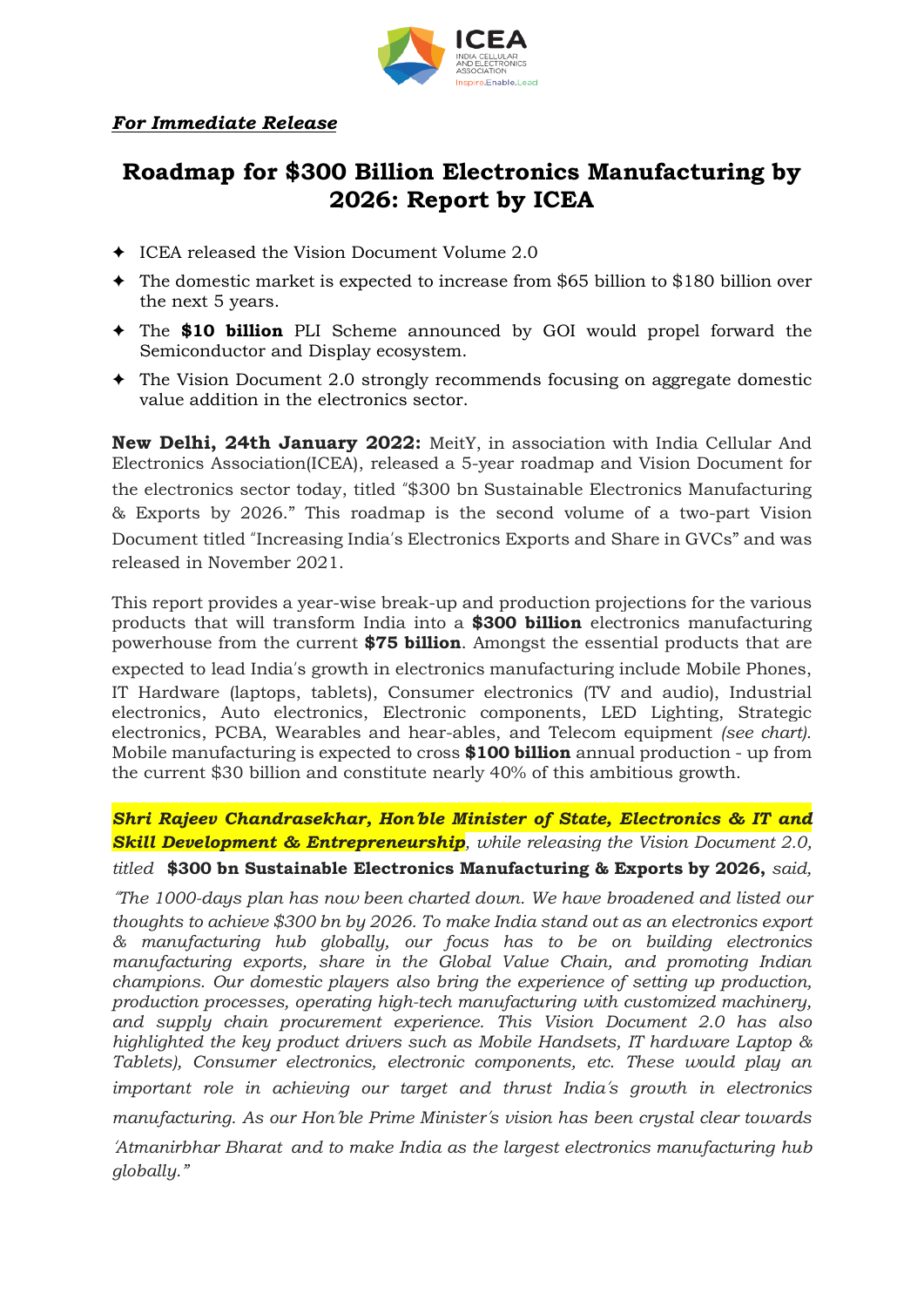*At the launch of Vision Document, Volume 2, Mr. Pankaj Mohindroo, Chairman, India Cellular & Electronics Association (ICEA), said, " This report (Vision Document 2.0) captures all the key points for year-wise break-up and production projections for the various products that will lead India*'*s transformation into a \$300 billion electronics manufacturing powerhouse. The Electronics Manufacturing in India is showing growth with an overwhelming force. The PLI schemes and supporting policies from the Government of India is also playing an important role and has given a thrust towards the Electronics Manufacturing Industry. To witness India's top ranking Globally in the Electronics Industry, we need tactical and strategic steps for each product line and supportive directions to our domestic players / Indian Champions to meet our Hon*'*ble Prime Minister*'*s Vision 'Atmanirbhar Bharat.' We have figured out the issues and the solutions. Now, it's time to execute."*

The domestic market is expected to increase from **\$65 billion** to **\$180 billion** over the next 5 years. This will make electronics amongst India's 2-3 top-ranking exports by 2026. Of the **\$300 billion**, exports are expected to increase from the projected **\$15 billion** in 2021-22 to **\$120 billion** by 2026.

The five-part strategy to reach the **\$300 billion** goals, based on an "all of the government" approach, sharply focuses on broadening and deepening electronics manufacturing in India. This, by building competitiveness and scale by attracting global electronics manufacturers/brands, shifting and developing sub-assemblies and component ecosystems, building a design ecosystem, nurturing Indian champions, and steadily removing cost disabilities faced by India.

The **\$300** billion electronics manufacturing comes on the back of **the \$10 billion** PLI Scheme announced by the government to propel the Semiconductor and Display ecosystem. The government has committed nearly **\$17 billion** over the next 6 years across four PLI Schemes – Semiconductor and Design, Smartphones, IT Hardware, and Components. The Vision Document makes a strong recommendation on the need to focus on aggregate domestic value addition in the electronics sector as India transforms from its current state to one that is gearing to compete with the likes of China and Vietnam. It also details the importance of the critical role Indian champions will play in global companies – both of whom are already part of the PLI Schemes.

The report seeks a competitive tariff structure on electronic components and removal of all regulatory uncertainty to put India on the path to \$300 billion in electronics manufacturing. The report recommends a "winner takes all" strategy backed by economies of scale and global competitiveness, new and revised incentive schemes for some sectors, and the need to address issues of sustainability and ease of doing business.

## **Chart: Roadmap to manufacture \$300 billion Electronic Products**